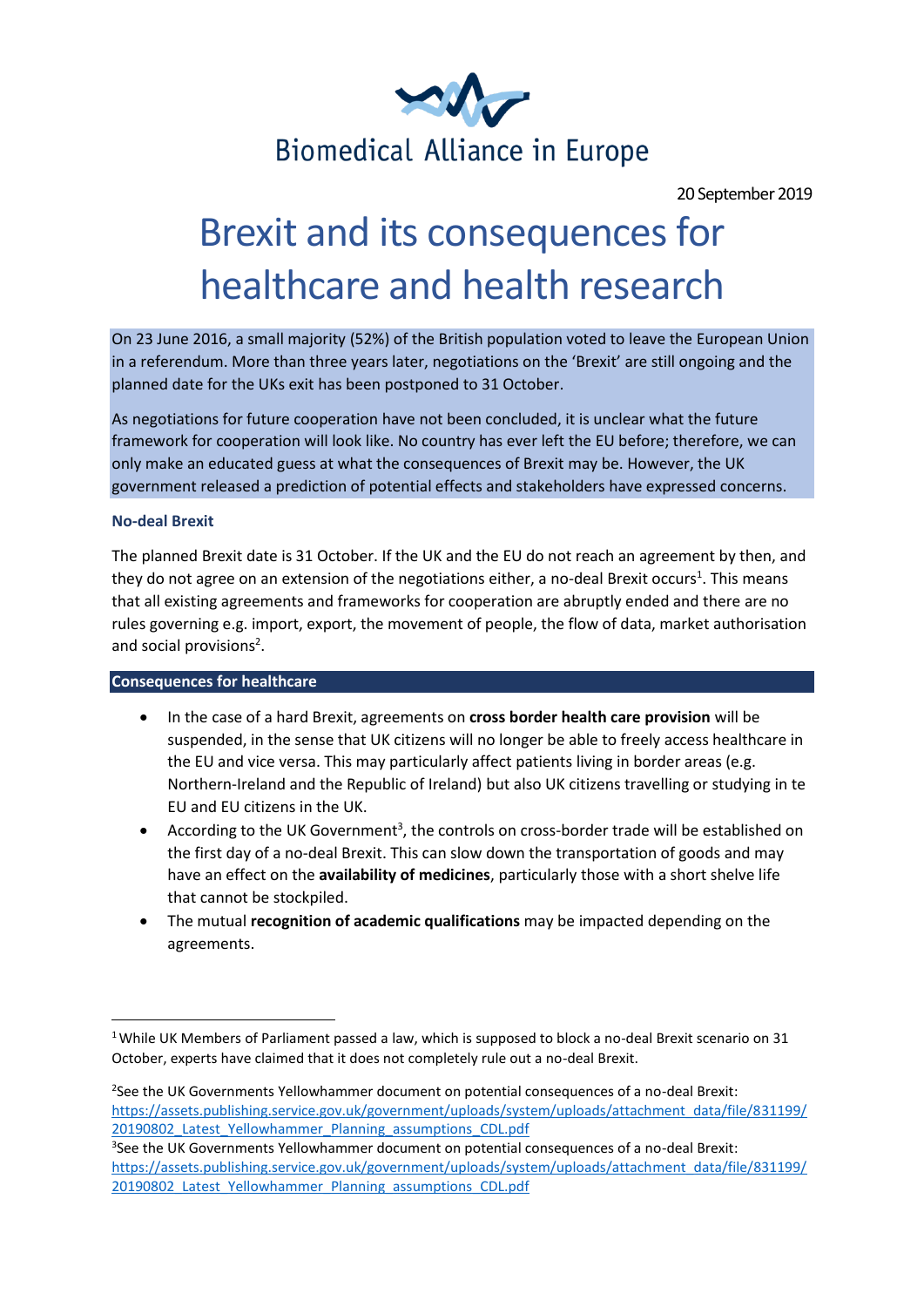

- The placing on the market of **medical devices** may also be affected, for example in the sense that the UK Notified bodies are no longer allowed to assess conformity of medical devices with EU medical devices regulations<sup>4</sup>.
- If there is no agreement on the **flow of data**, the exchange of personal data between the UK and the EU is disrupted. This can impact e.g. international research, clinical trials, registries and European Reference Networks.

### **Horizon Europe**

- Some of the best universities of Europe are located in the United Kingdom and researchers participate actively in Horizon 2020 and IMI. Since Article 50 (two years before the proposed exit date was triggered), UK participation in IMI projects and Horizon Europe Consortia has already decreased<sup>5</sup>.
- Researchers on both sides of the canal stressed the benefit of continued UK participation in Horizon Europe projects. Research Commissioner Carlos Moedas also argued that he would fight for having the UK 'on board' for Horizon Europe<sup>6</sup>.
- Participation in Horizon Europe is open to non-EU member states under certain conditions. Nonetheless, the ongoing negotiations and the uncertainty on the future UK-Brexit relations make it hard to predict the exact scope of UK participation in Horizon Europe. Other aspects that may influence whether the UK will join as a third country are the extent of the financial contribution and whether it will have a say in defining priorities<sup>7</sup>.

#### **European Reference Networks**

- In 2018, a EURACTIV article claimed that claimed that UK participation in European Reference Networks (ERNs) may be impacted by Brexit<sup>8</sup>. ERNs play an important role in the care for rare diseases by providing a framework for international cooperation between EU countries in treating rare and complex diseases.
- The United Kingdom participates in 23 of 24 European Reference Networks (ERNs). Continued participation will support<sup>9</sup> better care for rare disease patients in both the UK and the EU.

<sup>6</sup> Science Business: 'Moedas: 'I will fight for having the UK on board' in Horizon Europe'

<sup>7</sup> ScienceBusiness: 'Conference report: what non-EU countries want from Horizon Europe' [https://sciencebusiness.net/framework-programmes/news/conference-report-what-non-eu-countries-want](https://sciencebusiness.net/framework-programmes/news/conference-report-what-non-eu-countries-want-horizon-europe)[horizon-europe](https://sciencebusiness.net/framework-programmes/news/conference-report-what-non-eu-countries-want-horizon-europe)

<sup>4</sup> TUV SUD, How Brexit will impact manufacturers and importers of medical devices and In Vitro Diagnostics [https://www.tuvsud.com/en/e-ssentials-newsletter/healthcare-and-medical-devices-essentials/e-ssentials-1-](https://www.tuvsud.com/en/e-ssentials-newsletter/healthcare-and-medical-devices-essentials/e-ssentials-1-2018/how-brexit-will-impact-manufacturers-and-importers-of-medical-devices-and-in-vitro-diagnostics) [2018/how-brexit-will-impact-manufacturers-and-importers-of-medical-devices-and-in-vitro-diagnostics](https://www.tuvsud.com/en/e-ssentials-newsletter/healthcare-and-medical-devices-essentials/e-ssentials-1-2018/how-brexit-will-impact-manufacturers-and-importers-of-medical-devices-and-in-vitro-diagnostics)

<sup>5</sup> Usman Kahn from the European Patients Forum argued at a European Parliament event on 12 September 2019 that

https://sciencebusiness.net/framework-programmes/news/moedas-i-will-fight-having-uk-board-horizoneurope

<sup>8</sup> EURACTIV: 'EU and UK patients with rare diseases in Brexit limbo' [https://www.euractiv.com/section/health](https://www.euractiv.com/section/health-consumers/news/eu-and-uk-patients-with-rare-diseases-in-brexit-limbo/)[consumers/news/eu-and-uk-patients-with-rare-diseases-in-brexit-limbo/](https://www.euractiv.com/section/health-consumers/news/eu-and-uk-patients-with-rare-diseases-in-brexit-limbo/)

<sup>9</sup> NHS: European Reference Networks, [https://www.england.nhs.uk/commissioning/spec-services/highly-spec](https://www.england.nhs.uk/commissioning/spec-services/highly-spec-services/ern/)[services/ern/](https://www.england.nhs.uk/commissioning/spec-services/highly-spec-services/ern/)